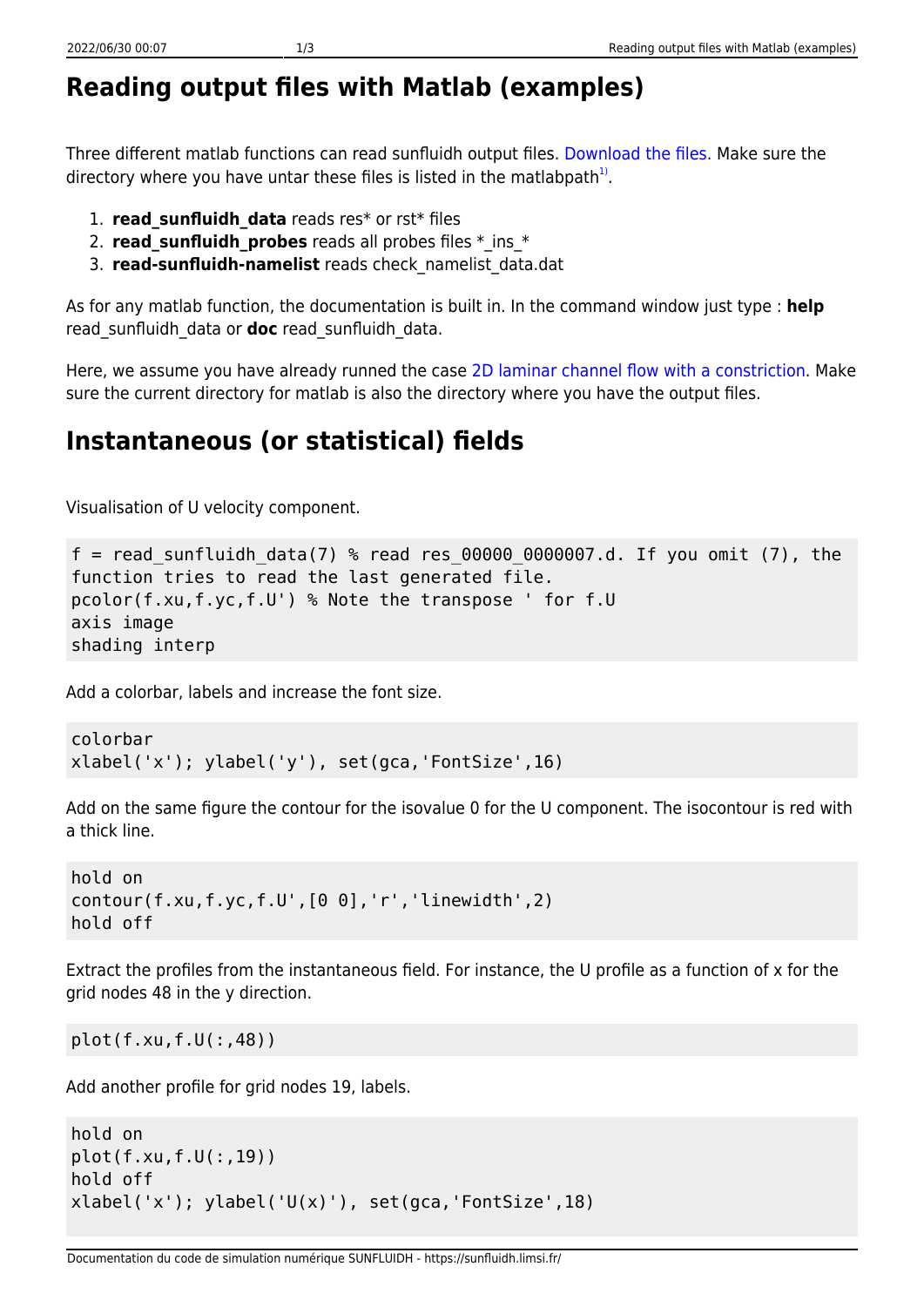grid on

Add a legend retreiving the coordinates of the 19 and 48 grid nodes from f.yc.

 $legend([y = ',num2str(f.yc(48))], ['y = ',num2str(f.yc(19))])$ 

Plotting the profiles along the y direction is very similar. Here, the ghost cells are removed.

```
xind = 152; % pick an indice
plot(f.U(xind,2:end-1),f.yc(2:end-1))
xlabel('U(y)'), ylabel('y')
```
Retrieve from the namelists stored in check namelist data.dat the dynamic viscosity and the mesh size to make a title

```
nml = read sunfluidh namelistnx = nml.DOMAIN FEATURES.CELLS NUMBER I DIRECTION;
ny = nml.DOMAIN FEATURES.CELLS NUMBER J DIRECTION;
Rey = 1/nml.FLUID PROPERTIES.REFERENCE DYNAMIC VISCOSITY;
mystring = [ Profile at x= ', num2str(f.xu(xind)), \prime Re = \prime, num2str(Rey),
...
              ', grid size = ' num2str(nx), 'x', num2str(ny) ];
title(mystring)
```
For statistical fields you can use read\_sunfluidh\_data. You just need to add the 'stat' option (see **doc** read sunfluidh data). For statistical fields all data are centered on scalar grid points. It is also possible to center the instantaneaous fields with the option 'center'. This can be handy in a post processing when computing quantities with different velocity field components

## **Temporal series**

The \*ins\* files or more generally temporal series are ascci files in which the first column is time and the first line is a header. There is no special needs to have a script for these files. You can use directly builtin matlab functions that you can taylor to your needs.

Conversely, you can use **read sunfluid probes.m** that attempts to read in the current directory all the \*ins\* files and build a structure with the variable names. It is quite fragile and may fail.

Reading the file resid\_L2\_Li.d with builtin matlab function

```
s = importdata('resid L2 Li.d');
time = s.data(:,1);L2 = s.data(:, 2);Linf = s.data(:,3);semilogy(time,L2)
grid on
xlabel('t'); ylabel('L2 norm')
```
Plotting the U velocity component for the second probe with builtin matlab function